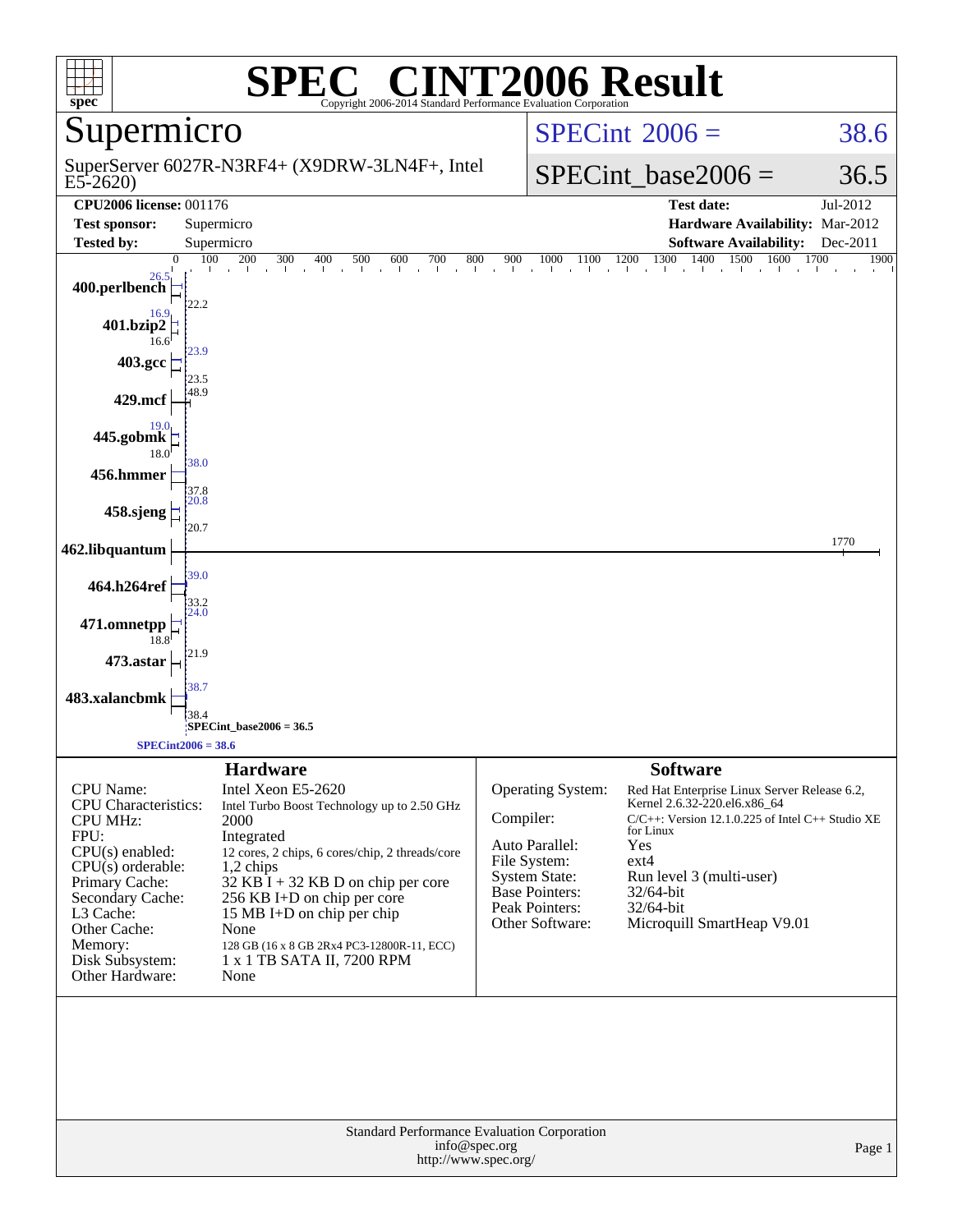

# **[SPEC CINT2006 Result](http://www.spec.org/auto/cpu2006/Docs/result-fields.html#SPECCINT2006Result)**

# Supermicro

E5-2620) SuperServer 6027R-N3RF4+ (X9DRW-3LN4F+, Intel  $SPECint2006 = 38.6$  $SPECint2006 = 38.6$ 

### SPECint base2006 =  $36.5$

**[CPU2006 license:](http://www.spec.org/auto/cpu2006/Docs/result-fields.html#CPU2006license)** 001176 **[Test date:](http://www.spec.org/auto/cpu2006/Docs/result-fields.html#Testdate)** Jul-2012 **[Test sponsor:](http://www.spec.org/auto/cpu2006/Docs/result-fields.html#Testsponsor)** Supermicro **[Hardware Availability:](http://www.spec.org/auto/cpu2006/Docs/result-fields.html#HardwareAvailability)** Mar-2012 **[Tested by:](http://www.spec.org/auto/cpu2006/Docs/result-fields.html#Testedby)** Supermicro **Supermicro [Software Availability:](http://www.spec.org/auto/cpu2006/Docs/result-fields.html#SoftwareAvailability)** Dec-2011

#### **[Results Table](http://www.spec.org/auto/cpu2006/Docs/result-fields.html#ResultsTable)**

|                    | <b>Base</b>    |       |                |       |                |       | <b>Peak</b>                         |              |                |              |                |              |  |  |  |  |  |  |
|--------------------|----------------|-------|----------------|-------|----------------|-------|-------------------------------------|--------------|----------------|--------------|----------------|--------------|--|--|--|--|--|--|
| <b>Benchmark</b>   | <b>Seconds</b> | Ratio | <b>Seconds</b> | Ratio | <b>Seconds</b> | Ratio | <b>Seconds</b>                      | <b>Ratio</b> | <b>Seconds</b> | <b>Ratio</b> | <b>Seconds</b> | <b>Ratio</b> |  |  |  |  |  |  |
| 400.perlbench      | 441            | 22.2  | 440            | 22.2  | 440            | 22.2  | 369                                 | 26.5         | <b>368</b>     | 26.5         | 367            | 26.6         |  |  |  |  |  |  |
| 401.bzip2          | 581            | 16.6  | 581            | 16.6  | 582            | 16.6  | 571                                 | 16.9         | 571            | <u>16.9</u>  | 571            | 16.9         |  |  |  |  |  |  |
| $403.\mathrm{gcc}$ | 342            | 23.5  | 342            | 23.5  | 342            | 23.5  | 337                                 | 23.9         | 337            | 23.9         | 337            | 23.9         |  |  |  |  |  |  |
| $429$ .mcf         | 187            | 48.8  | 186            | 48.9  | 185            | 49.4  | 187                                 | 48.8         | 186            | 48.9         | 185            | 49.4         |  |  |  |  |  |  |
| $445$ .gobmk       | 584            | 18.0  | 584            | 18.0  | 582            | 18.0  | 553                                 | 19.0         | 554            | 19.0         | 553            | 19.0         |  |  |  |  |  |  |
| $ 456$ .hmmer      | 247            | 37.8  | 247            | 37.8  | 247            | 37.8  | 245                                 | 38.0         | 247            | 37.8         | 245            | 38.0         |  |  |  |  |  |  |
| $458$ .sjeng       | 585            | 20.7  | 585            | 20.7  | 584            | 20.7  | 582                                 | 20.8         | 582            | 20.8         | 582            | 20.8         |  |  |  |  |  |  |
| 462.libquantum     | 11.7           | 1770  | 11.7           | 1770  | 11.1           | 1860  | 11.7                                | 1770         | 11.7           | 1770         | 11.1           | 1860         |  |  |  |  |  |  |
| 464.h264ref        | 667            | 33.2  | 666            | 33.2  | 663            | 33.4  | 564                                 | 39.3         | 574            | 38.6         | 567            | 39.0         |  |  |  |  |  |  |
| 471.omnetpp        | 335            | 18.7  | 328            | 19.1  | 332            | 18.8  | 261                                 | 24.0         | 260            | 24.1         | 261            | 23.9         |  |  |  |  |  |  |
| $473.$ astar       | 321            | 21.9  | 324            | 21.7  | 321            | 21.9  | 321                                 | 21.9         | 324            | 21.7         | 321            | 21.9         |  |  |  |  |  |  |
| 483.xalancbmk      | 179            | 38.5  | 180            | 38.4  | 182            | 38.0  | 178                                 | 38.7         | 178            | 38.9         | 179            | 38.6         |  |  |  |  |  |  |
|                    |                |       |                |       |                |       | $\mathbf{r}$<br>1.1<br>$\mathbf{1}$ |              |                |              |                |              |  |  |  |  |  |  |

Results appear in the [order in which they were run.](http://www.spec.org/auto/cpu2006/Docs/result-fields.html#RunOrder) Bold underlined text [indicates a median measurement.](http://www.spec.org/auto/cpu2006/Docs/result-fields.html#Median)

#### **[Operating System Notes](http://www.spec.org/auto/cpu2006/Docs/result-fields.html#OperatingSystemNotes)**

Stack size set to unlimited using "ulimit -s unlimited"

#### **[General Notes](http://www.spec.org/auto/cpu2006/Docs/result-fields.html#GeneralNotes)**

Environment variables set by runspec before the start of the run:  $KMP_AFFINITY = "granularity=fine, scatter"$  $LD$ \_LIBRARY\_PATH = "/usr/cpu2006/libs/32:/usr/cpu2006/libs/64"  $OMP$  NUM THREADS = "12"

 Binaries compiled on a system with 1x Core i7-860 CPU + 8GB memory using RHEL5.5 Transparent Huge Pages enabled with: echo always > /sys/kernel/mm/redhat\_transparent\_hugepage/enabled

## **[Base Compiler Invocation](http://www.spec.org/auto/cpu2006/Docs/result-fields.html#BaseCompilerInvocation)**

[C benchmarks](http://www.spec.org/auto/cpu2006/Docs/result-fields.html#Cbenchmarks): [icc -m64](http://www.spec.org/cpu2006/results/res2012q3/cpu2006-20120711-23613.flags.html#user_CCbase_intel_icc_64bit_f346026e86af2a669e726fe758c88044)

[C++ benchmarks:](http://www.spec.org/auto/cpu2006/Docs/result-fields.html#CXXbenchmarks) [icpc -m64](http://www.spec.org/cpu2006/results/res2012q3/cpu2006-20120711-23613.flags.html#user_CXXbase_intel_icpc_64bit_fc66a5337ce925472a5c54ad6a0de310)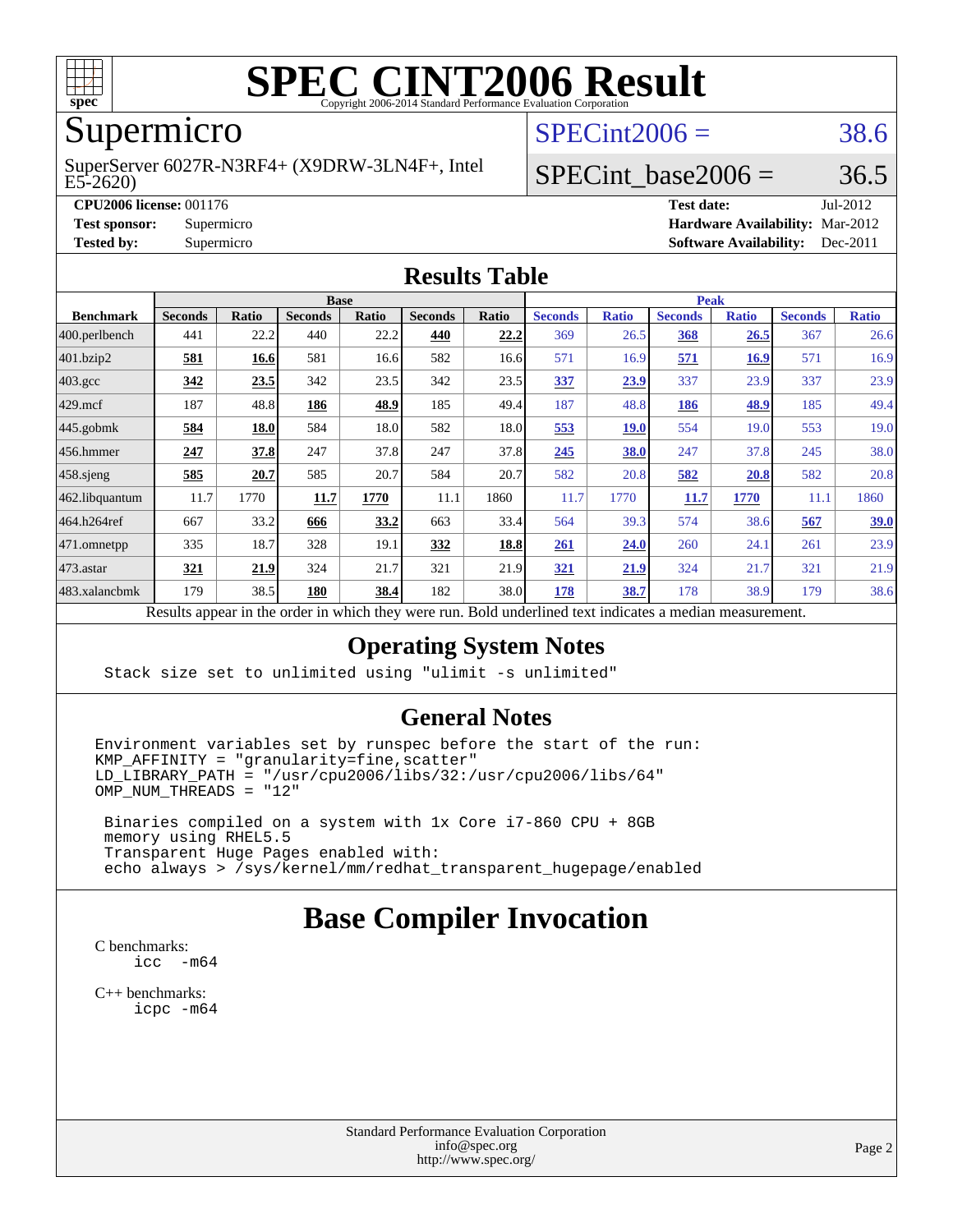

# **[SPEC CINT2006 Result](http://www.spec.org/auto/cpu2006/Docs/result-fields.html#SPECCINT2006Result)**

Supermicro

E5-2620) SuperServer 6027R-N3RF4+ (X9DRW-3LN4F+, Intel  $SPECint2006 = 38.6$  $SPECint2006 = 38.6$ 

SPECint base2006 =  $36.5$ 

**[CPU2006 license:](http://www.spec.org/auto/cpu2006/Docs/result-fields.html#CPU2006license)** 001176 **[Test date:](http://www.spec.org/auto/cpu2006/Docs/result-fields.html#Testdate)** Jul-2012 **[Test sponsor:](http://www.spec.org/auto/cpu2006/Docs/result-fields.html#Testsponsor)** Supermicro **[Hardware Availability:](http://www.spec.org/auto/cpu2006/Docs/result-fields.html#HardwareAvailability)** Mar-2012 **[Tested by:](http://www.spec.org/auto/cpu2006/Docs/result-fields.html#Testedby)** Supermicro **Supermicro [Software Availability:](http://www.spec.org/auto/cpu2006/Docs/result-fields.html#SoftwareAvailability)** Dec-2011

### **[Base Portability Flags](http://www.spec.org/auto/cpu2006/Docs/result-fields.html#BasePortabilityFlags)**

 400.perlbench: [-DSPEC\\_CPU\\_LP64](http://www.spec.org/cpu2006/results/res2012q3/cpu2006-20120711-23613.flags.html#b400.perlbench_basePORTABILITY_DSPEC_CPU_LP64) [-DSPEC\\_CPU\\_LINUX\\_X64](http://www.spec.org/cpu2006/results/res2012q3/cpu2006-20120711-23613.flags.html#b400.perlbench_baseCPORTABILITY_DSPEC_CPU_LINUX_X64) 401.bzip2: [-DSPEC\\_CPU\\_LP64](http://www.spec.org/cpu2006/results/res2012q3/cpu2006-20120711-23613.flags.html#suite_basePORTABILITY401_bzip2_DSPEC_CPU_LP64) 403.gcc: [-DSPEC\\_CPU\\_LP64](http://www.spec.org/cpu2006/results/res2012q3/cpu2006-20120711-23613.flags.html#suite_basePORTABILITY403_gcc_DSPEC_CPU_LP64) 429.mcf: [-DSPEC\\_CPU\\_LP64](http://www.spec.org/cpu2006/results/res2012q3/cpu2006-20120711-23613.flags.html#suite_basePORTABILITY429_mcf_DSPEC_CPU_LP64) 445.gobmk: [-DSPEC\\_CPU\\_LP64](http://www.spec.org/cpu2006/results/res2012q3/cpu2006-20120711-23613.flags.html#suite_basePORTABILITY445_gobmk_DSPEC_CPU_LP64) 456.hmmer: [-DSPEC\\_CPU\\_LP64](http://www.spec.org/cpu2006/results/res2012q3/cpu2006-20120711-23613.flags.html#suite_basePORTABILITY456_hmmer_DSPEC_CPU_LP64) 458.sjeng: [-DSPEC\\_CPU\\_LP64](http://www.spec.org/cpu2006/results/res2012q3/cpu2006-20120711-23613.flags.html#suite_basePORTABILITY458_sjeng_DSPEC_CPU_LP64) 462.libquantum: [-DSPEC\\_CPU\\_LP64](http://www.spec.org/cpu2006/results/res2012q3/cpu2006-20120711-23613.flags.html#suite_basePORTABILITY462_libquantum_DSPEC_CPU_LP64) [-DSPEC\\_CPU\\_LINUX](http://www.spec.org/cpu2006/results/res2012q3/cpu2006-20120711-23613.flags.html#b462.libquantum_baseCPORTABILITY_DSPEC_CPU_LINUX) 464.h264ref: [-DSPEC\\_CPU\\_LP64](http://www.spec.org/cpu2006/results/res2012q3/cpu2006-20120711-23613.flags.html#suite_basePORTABILITY464_h264ref_DSPEC_CPU_LP64) 471.omnetpp: [-DSPEC\\_CPU\\_LP64](http://www.spec.org/cpu2006/results/res2012q3/cpu2006-20120711-23613.flags.html#suite_basePORTABILITY471_omnetpp_DSPEC_CPU_LP64) 473.astar: [-DSPEC\\_CPU\\_LP64](http://www.spec.org/cpu2006/results/res2012q3/cpu2006-20120711-23613.flags.html#suite_basePORTABILITY473_astar_DSPEC_CPU_LP64) 483.xalancbmk: [-DSPEC\\_CPU\\_LP64](http://www.spec.org/cpu2006/results/res2012q3/cpu2006-20120711-23613.flags.html#suite_basePORTABILITY483_xalancbmk_DSPEC_CPU_LP64) [-DSPEC\\_CPU\\_LINUX](http://www.spec.org/cpu2006/results/res2012q3/cpu2006-20120711-23613.flags.html#b483.xalancbmk_baseCXXPORTABILITY_DSPEC_CPU_LINUX)

### **[Base Optimization Flags](http://www.spec.org/auto/cpu2006/Docs/result-fields.html#BaseOptimizationFlags)**

[C benchmarks](http://www.spec.org/auto/cpu2006/Docs/result-fields.html#Cbenchmarks):

[-xAVX](http://www.spec.org/cpu2006/results/res2012q3/cpu2006-20120711-23613.flags.html#user_CCbase_f-xAVX) [-ipo](http://www.spec.org/cpu2006/results/res2012q3/cpu2006-20120711-23613.flags.html#user_CCbase_f-ipo) [-O3](http://www.spec.org/cpu2006/results/res2012q3/cpu2006-20120711-23613.flags.html#user_CCbase_f-O3) [-no-prec-div](http://www.spec.org/cpu2006/results/res2012q3/cpu2006-20120711-23613.flags.html#user_CCbase_f-no-prec-div) [-parallel](http://www.spec.org/cpu2006/results/res2012q3/cpu2006-20120711-23613.flags.html#user_CCbase_f-parallel) [-opt-prefetch](http://www.spec.org/cpu2006/results/res2012q3/cpu2006-20120711-23613.flags.html#user_CCbase_f-opt-prefetch) [-auto-p32](http://www.spec.org/cpu2006/results/res2012q3/cpu2006-20120711-23613.flags.html#user_CCbase_f-auto-p32)

[C++ benchmarks:](http://www.spec.org/auto/cpu2006/Docs/result-fields.html#CXXbenchmarks)

[-xAVX](http://www.spec.org/cpu2006/results/res2012q3/cpu2006-20120711-23613.flags.html#user_CXXbase_f-xAVX) [-ipo](http://www.spec.org/cpu2006/results/res2012q3/cpu2006-20120711-23613.flags.html#user_CXXbase_f-ipo) [-O3](http://www.spec.org/cpu2006/results/res2012q3/cpu2006-20120711-23613.flags.html#user_CXXbase_f-O3) [-no-prec-div](http://www.spec.org/cpu2006/results/res2012q3/cpu2006-20120711-23613.flags.html#user_CXXbase_f-no-prec-div) [-opt-prefetch](http://www.spec.org/cpu2006/results/res2012q3/cpu2006-20120711-23613.flags.html#user_CXXbase_f-opt-prefetch) [-auto-p32](http://www.spec.org/cpu2006/results/res2012q3/cpu2006-20120711-23613.flags.html#user_CXXbase_f-auto-p32) [-Wl,-z,muldefs](http://www.spec.org/cpu2006/results/res2012q3/cpu2006-20120711-23613.flags.html#user_CXXbase_link_force_multiple1_74079c344b956b9658436fd1b6dd3a8a) [-L/smartheap -lsmartheap64](http://www.spec.org/cpu2006/results/res2012q3/cpu2006-20120711-23613.flags.html#user_CXXbase_SmartHeap64_5e654037dadeae1fe403ab4b4466e60b)

#### **[Base Other Flags](http://www.spec.org/auto/cpu2006/Docs/result-fields.html#BaseOtherFlags)**

[C benchmarks](http://www.spec.org/auto/cpu2006/Docs/result-fields.html#Cbenchmarks):

403.gcc: [-Dalloca=\\_alloca](http://www.spec.org/cpu2006/results/res2012q3/cpu2006-20120711-23613.flags.html#b403.gcc_baseEXTRA_CFLAGS_Dalloca_be3056838c12de2578596ca5467af7f3)

## **[Peak Compiler Invocation](http://www.spec.org/auto/cpu2006/Docs/result-fields.html#PeakCompilerInvocation)**

[C benchmarks \(except as noted below\)](http://www.spec.org/auto/cpu2006/Docs/result-fields.html#Cbenchmarksexceptasnotedbelow):

[icc -m64](http://www.spec.org/cpu2006/results/res2012q3/cpu2006-20120711-23613.flags.html#user_CCpeak_intel_icc_64bit_f346026e86af2a669e726fe758c88044)

400.perlbench: [icc -m32](http://www.spec.org/cpu2006/results/res2012q3/cpu2006-20120711-23613.flags.html#user_peakCCLD400_perlbench_intel_icc_a6a621f8d50482236b970c6ac5f55f93)

445.gobmk: [icc -m32](http://www.spec.org/cpu2006/results/res2012q3/cpu2006-20120711-23613.flags.html#user_peakCCLD445_gobmk_intel_icc_a6a621f8d50482236b970c6ac5f55f93)

464.h264ref: [icc -m32](http://www.spec.org/cpu2006/results/res2012q3/cpu2006-20120711-23613.flags.html#user_peakCCLD464_h264ref_intel_icc_a6a621f8d50482236b970c6ac5f55f93)

[C++ benchmarks \(except as noted below\):](http://www.spec.org/auto/cpu2006/Docs/result-fields.html#CXXbenchmarksexceptasnotedbelow) [icpc -m32](http://www.spec.org/cpu2006/results/res2012q3/cpu2006-20120711-23613.flags.html#user_CXXpeak_intel_icpc_4e5a5ef1a53fd332b3c49e69c3330699)

473.astar: [icpc -m64](http://www.spec.org/cpu2006/results/res2012q3/cpu2006-20120711-23613.flags.html#user_peakCXXLD473_astar_intel_icpc_64bit_fc66a5337ce925472a5c54ad6a0de310)

Standard Performance Evaluation Corporation [info@spec.org](mailto:info@spec.org) <http://www.spec.org/>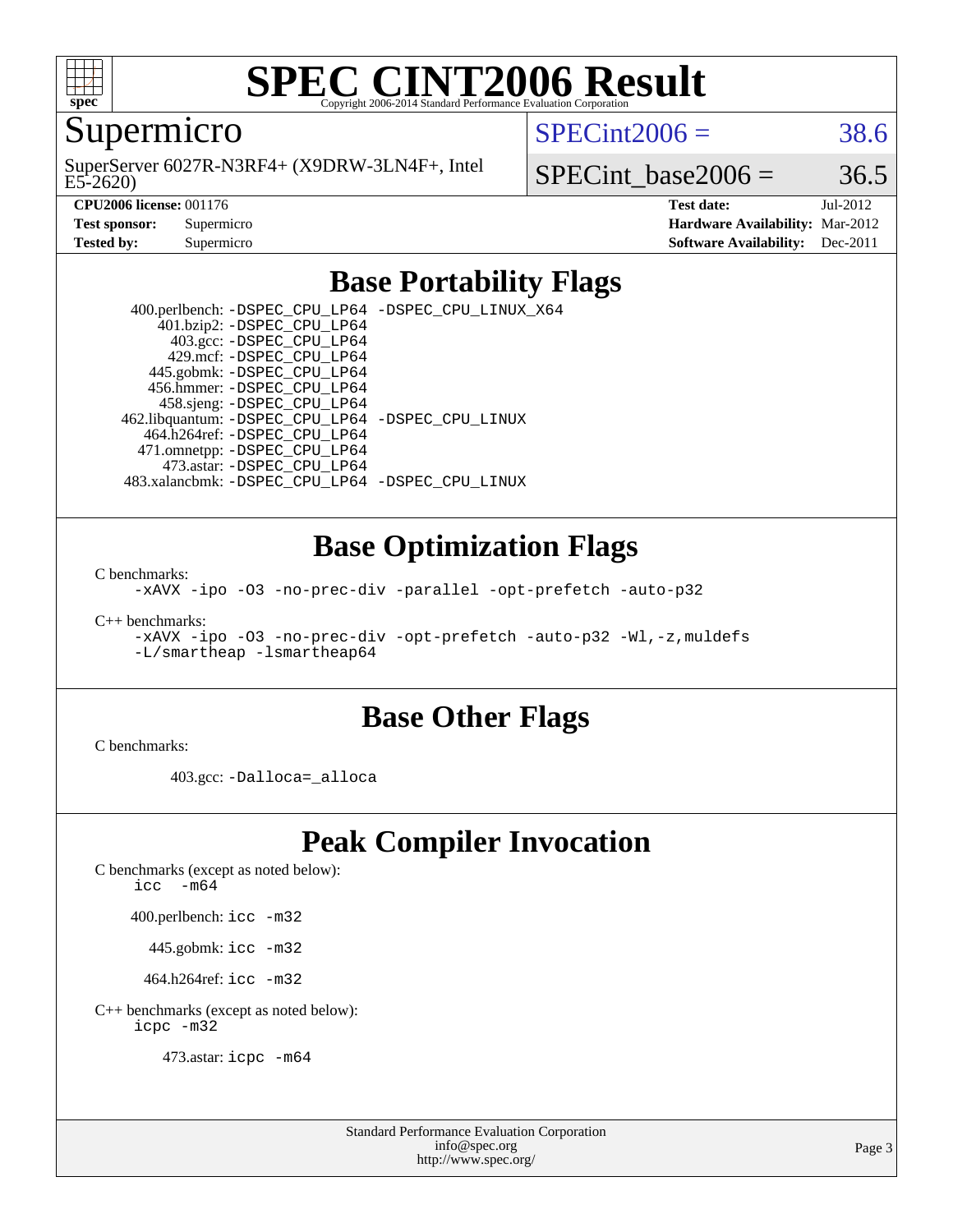

#### **[SPEC CINT2006 Result](http://www.spec.org/auto/cpu2006/Docs/result-fields.html#SPECCINT2006Result)** Copyright 2006-2014 Standard Performance Evaluation C

Supermicro

E5-2620) SuperServer 6027R-N3RF4+ (X9DRW-3LN4F+, Intel  $SPECint2006 = 38.6$  $SPECint2006 = 38.6$ 

SPECint base2006 =  $36.5$ 

**[CPU2006 license:](http://www.spec.org/auto/cpu2006/Docs/result-fields.html#CPU2006license)** 001176 **[Test date:](http://www.spec.org/auto/cpu2006/Docs/result-fields.html#Testdate)** Jul-2012 **[Test sponsor:](http://www.spec.org/auto/cpu2006/Docs/result-fields.html#Testsponsor)** Supermicro **[Hardware Availability:](http://www.spec.org/auto/cpu2006/Docs/result-fields.html#HardwareAvailability)** Mar-2012 **[Tested by:](http://www.spec.org/auto/cpu2006/Docs/result-fields.html#Testedby)** Supermicro **Supermicro [Software Availability:](http://www.spec.org/auto/cpu2006/Docs/result-fields.html#SoftwareAvailability)** Dec-2011

## **[Peak Portability Flags](http://www.spec.org/auto/cpu2006/Docs/result-fields.html#PeakPortabilityFlags)**

 400.perlbench: [-DSPEC\\_CPU\\_LINUX\\_IA32](http://www.spec.org/cpu2006/results/res2012q3/cpu2006-20120711-23613.flags.html#b400.perlbench_peakCPORTABILITY_DSPEC_CPU_LINUX_IA32) 401.bzip2: [-DSPEC\\_CPU\\_LP64](http://www.spec.org/cpu2006/results/res2012q3/cpu2006-20120711-23613.flags.html#suite_peakPORTABILITY401_bzip2_DSPEC_CPU_LP64) 403.gcc: [-DSPEC\\_CPU\\_LP64](http://www.spec.org/cpu2006/results/res2012q3/cpu2006-20120711-23613.flags.html#suite_peakPORTABILITY403_gcc_DSPEC_CPU_LP64) 429.mcf: [-DSPEC\\_CPU\\_LP64](http://www.spec.org/cpu2006/results/res2012q3/cpu2006-20120711-23613.flags.html#suite_peakPORTABILITY429_mcf_DSPEC_CPU_LP64) 456.hmmer: [-DSPEC\\_CPU\\_LP64](http://www.spec.org/cpu2006/results/res2012q3/cpu2006-20120711-23613.flags.html#suite_peakPORTABILITY456_hmmer_DSPEC_CPU_LP64) 458.sjeng: [-DSPEC\\_CPU\\_LP64](http://www.spec.org/cpu2006/results/res2012q3/cpu2006-20120711-23613.flags.html#suite_peakPORTABILITY458_sjeng_DSPEC_CPU_LP64) 462.libquantum: [-DSPEC\\_CPU\\_LP64](http://www.spec.org/cpu2006/results/res2012q3/cpu2006-20120711-23613.flags.html#suite_peakPORTABILITY462_libquantum_DSPEC_CPU_LP64) [-DSPEC\\_CPU\\_LINUX](http://www.spec.org/cpu2006/results/res2012q3/cpu2006-20120711-23613.flags.html#b462.libquantum_peakCPORTABILITY_DSPEC_CPU_LINUX) 473.astar: [-DSPEC\\_CPU\\_LP64](http://www.spec.org/cpu2006/results/res2012q3/cpu2006-20120711-23613.flags.html#suite_peakPORTABILITY473_astar_DSPEC_CPU_LP64) 483.xalancbmk: [-DSPEC\\_CPU\\_LINUX](http://www.spec.org/cpu2006/results/res2012q3/cpu2006-20120711-23613.flags.html#b483.xalancbmk_peakCXXPORTABILITY_DSPEC_CPU_LINUX)

## **[Peak Optimization Flags](http://www.spec.org/auto/cpu2006/Docs/result-fields.html#PeakOptimizationFlags)**

[C benchmarks](http://www.spec.org/auto/cpu2006/Docs/result-fields.html#Cbenchmarks):

```
Standard Performance Evaluation Corporation
                                          info@spec.org
     400.perlbench: -xAVX(pass 2) -prof-gen(pass 1) -ipo(pass 2) -O3(pass 2)
                -no-prec-div(pass 2) -prof-use(pass 2) -opt-prefetch
                -ansi-alias
        401.bzip2: -xAVX(pass 2) -prof-gen(pass 1) -ipo(pass 2) -O3(pass 2)
                -no-prec-div -prof-use(pass 2) -auto-ilp32 -opt-prefetch
                -ansi-alias
          403.gcc: -xAVX -ipo -O3 -no-prec-div -inline-calloc
                -opt-malloc-options=3 -auto-ilp32
         429.mcf: basepeak = yes
       445.gobmk: -xAVX(pass 2) -prof-gen(pass 1) -prof-use(pass 2)
                -ansi-alias
       456.hmmer: -xAVX -ipo -O3 -no-prec-div -unroll2 -auto-ilp32
                -ansi-alias
         458.sjeng: -xAVX(pass 2) -prof-gen(pass 1) -ipo(pass 2) -O3(pass 2)
                -no-prec-div(pass 2) -prof-use(pass 2) -unroll4
    462.libquantum: basepeak = yes
       464.h264ref: -xAVX(pass 2) -prof-gen(pass 1) -ipo(pass 2) -O3(pass 2)
                -no-prec-div(pass 2) -prof-use(pass 2) -unroll2
                -ansi-alias
C++ benchmarks: 
      471.omnetpp: -xAVX(pass 2) -prof-gen(pass 1) -ipo(pass 2) -O3(pass 2)
                -no-prec-div(pass 2) -prof-use(pass 2)
                -opt-ra-region-strategy=block -ansi-alias
                -Wl,-z,muldefs -L/smartheap -lsmartheap
                                        Continued on next page
```
<http://www.spec.org/>

Page 4